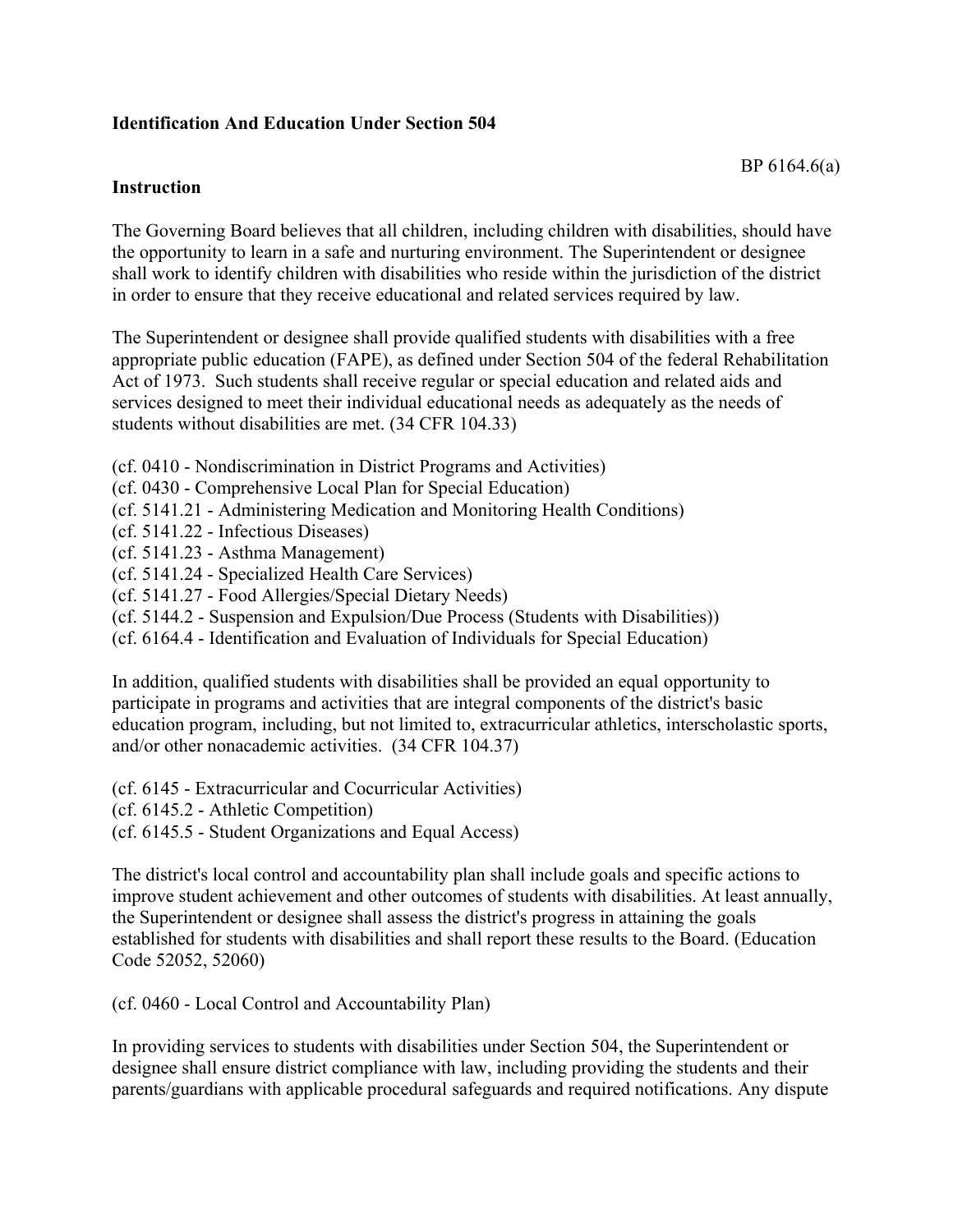as to the identification, evaluation, or placement of any student with a disability shall be resolved in accordance with the processes specified in the "Procedural Safeguards" section of the accompanying administrative regulation.

The Superintendent or designee shall maintain a list of impartial hearing officers who are qualified and willing to conduct Section 504 hearings. To ensure impartiality, such officers shall not be employed by or under contract with the district in any other capacity except as hearing officer and shall not have any professional or personal involvement that would affect their impartiality or objectivity in the matter.

Legal Reference: EDUCATION CODE 49423.5 Specialized physical health care services 52052 Accountability; numerically significant student subgroups 52060-52077 Local control and accountability plan 56043 Special education, timelines 56321 Assessment; development of IEP; parental notifications, consent CODE OF REGULATIONS, TITLE 5 3051.12 Health and Nursing Services UNITED STATES CODE, TITLE 20 1232g Family Educational Rights and Privacy Act of 1974 1400-1482 Individuals with Disabilities Education Act UNITED STATES CODE, TITLE 29 705 Definitions; Vocational Rehabilitation Act 794 Rehabilitation Act of 1973, Section 504 UNITED STATES CODE, TITLE 42 12101-12213 Americans with Disabilities Act CODE OF REGULATIONS, TITLE 28 35.101-35.190 Nondiscrimination on the basis of disability in state and local government services CODE OF FEDERAL REGULATIONS, TITLE 34 104.1-104.61 Nondiscrimination on the basis of handicap, especially: 104.1 Purpose to effectuate Section 504 of the Rehabilitation Act of 1973 104.3 Definitions 104.32 Location and notification 104.33 Free appropriate public education 104.34 Educational setting 104.35 Evaluation and placement 104.36 Procedural safeguards 104.37 Nonacademic services 104.7 Responsible employee; grievance procedures COURT DECISIONS